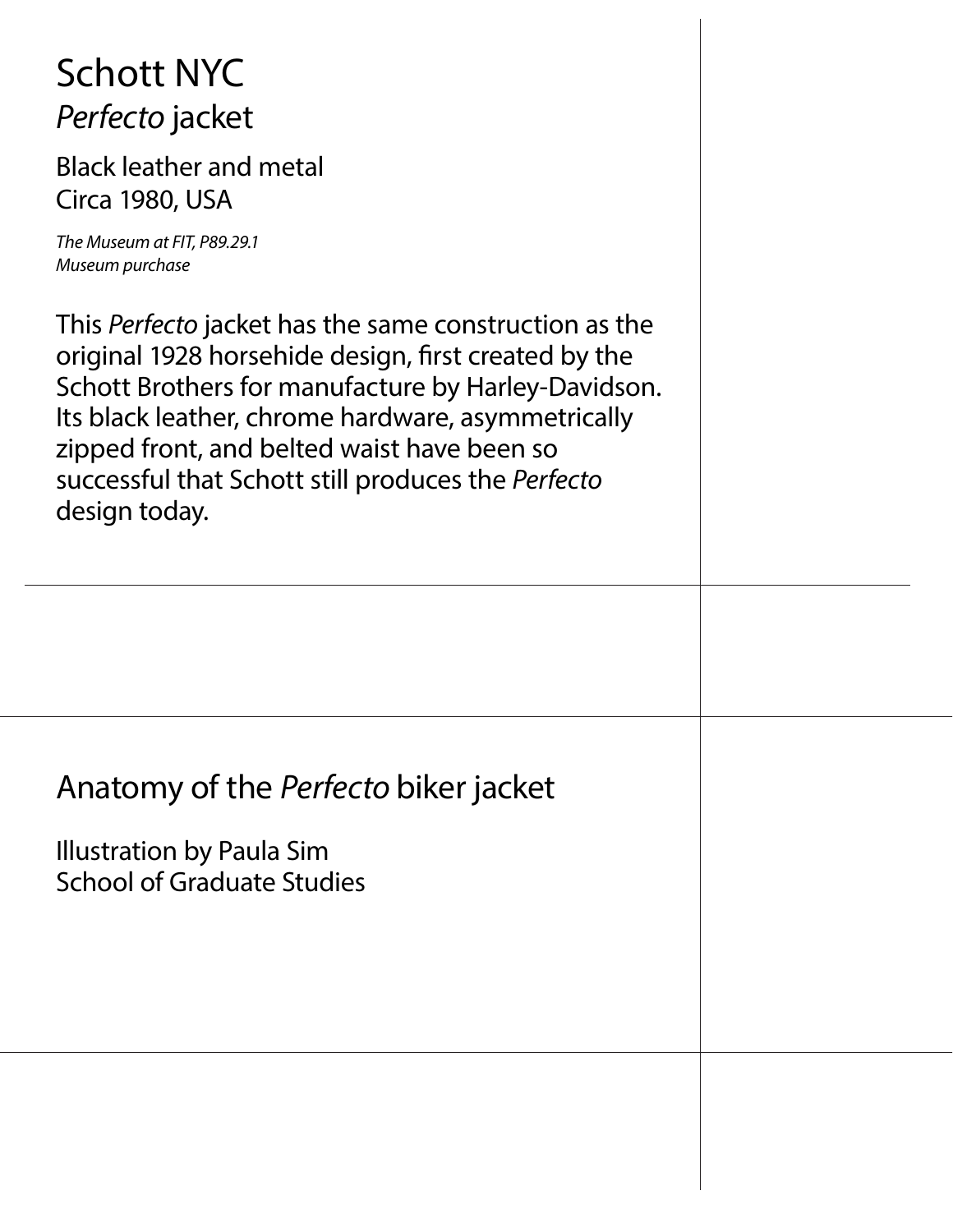#### Catalog page (reproduction)

"Two-Collar Motorcycle Jacket" Sears, Roebuck and Co. Fall/Winter 1951, p. 511

*Fashion Institute of Technology|SUNY, FIT Library Dept. of Special Collections and FIT Archives*

Mass manufacturers were inspired by the pragmatic design of the *Perfecto* long before its inclusion in high-fashion collections. This version, by Sears, Roebuck and Co., includes special zippered pockets for a map and cigarettes, a leather harness to support the rider's kidneys, and a detachable lambskin collar.

#### Harley-Davidson Jacket

Black leather and metal 1983, USA

*The Museum at FIT, 2013.30.1 Gift of Pepper Hemingway*

This is likely a woman's jacket, as indicated by the orientation of the front zipper closure to the wearer's left. In its 1954 catalog, Harley-Davidson featured its first woman's jacket—called the "Ladies Companion Jacket."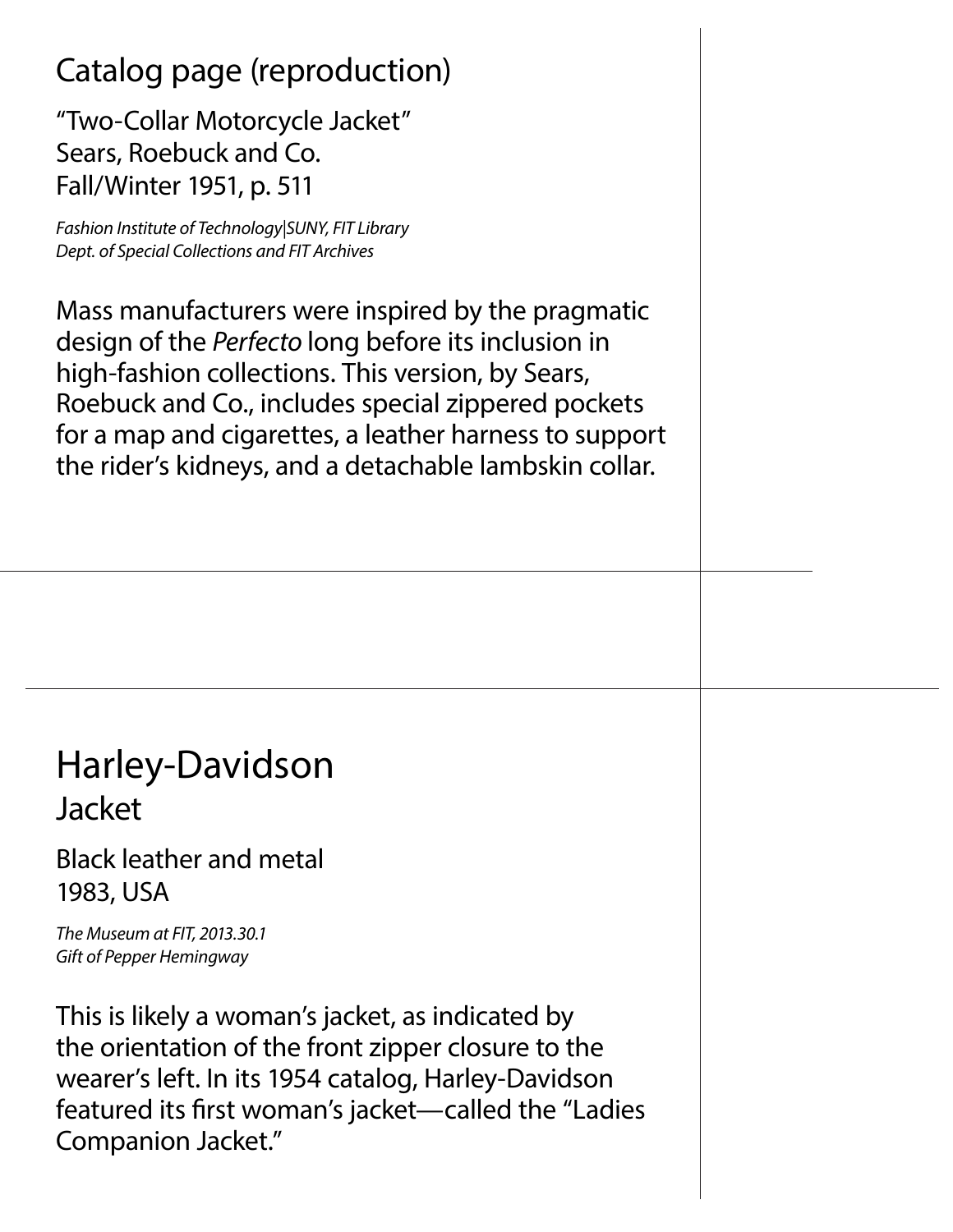### *The Wild One*

Film still 1953 © Bettman/Corbis

Marlon Brando epitomized the mid-century American "bad boy" when he played Johnny Strabler in the film *The Wild One*. Many teenagers adopted his cuffed jeans, t-shirt, *Perfecto* jacket and delinquent attitude. In reaction, some American high schools prohibited the biker jacket, and *The Wild One* was banned in Britain until 1967.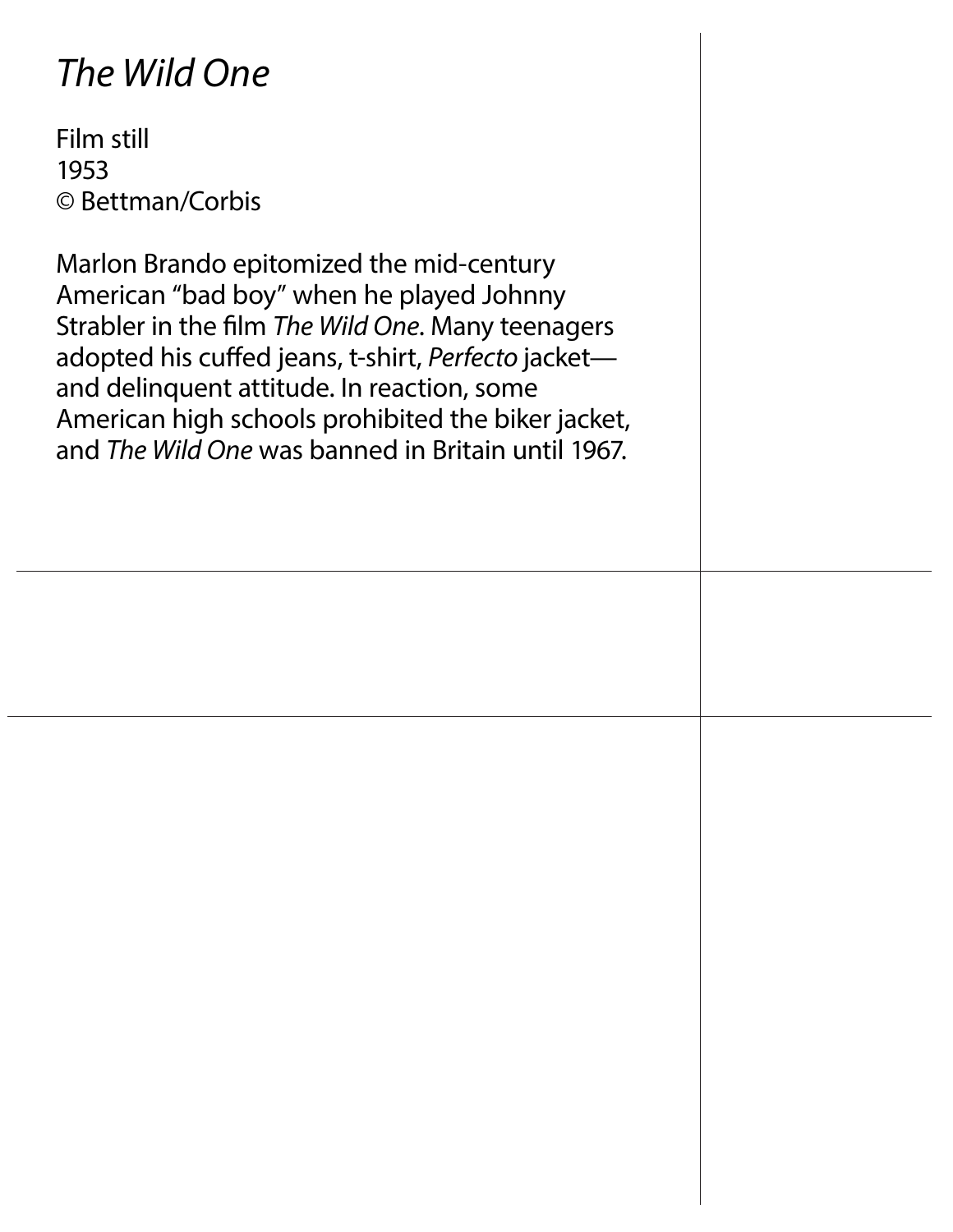Tear sheet "Cyclists Holiday: He and Friends Terrorize the Town"

Photograph by Barney Peterson *Life,* July 21, 1947, p. 31

#### Arrest of Motorcyclist

Photograph by Barney Peterson 1947 © Corbis

When Hollister, California, hosted a three-day motorcycle tour in 1947, more bikers attended than were expected. Their allegedly riotous behavior became the inspiration for the 1953 film *The Wild One*, and furthered the "rebellious" reputation of biker gangs in general.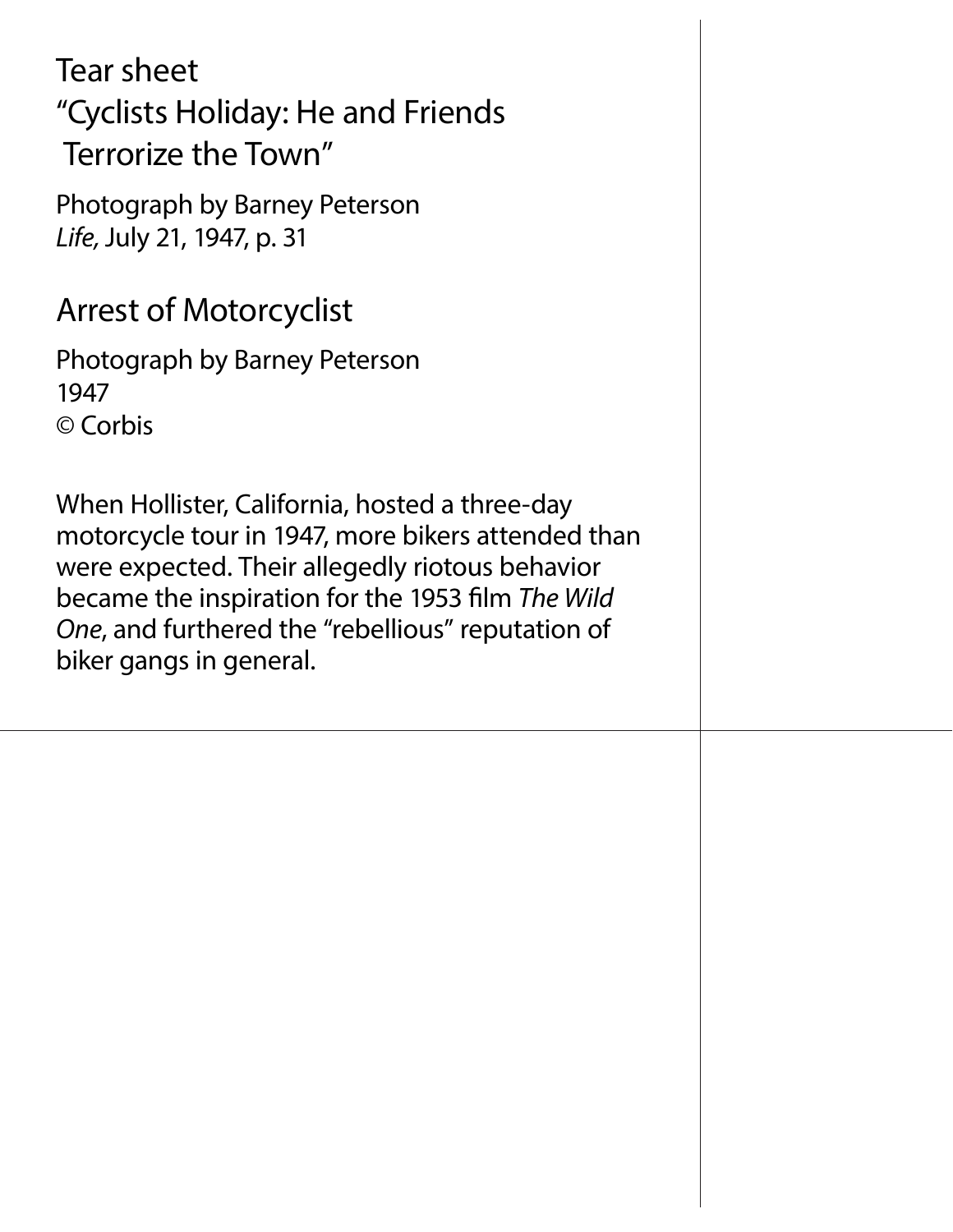#### Tear sheet

Back of Hells Angels vest Anne-Laure Quilleriet, *The Leather Book,* p. 166

#### Tear sheet

Embellished biker jackets Mick Farren, *The Black Leather Jacket,* p. 55

Patches, such as this example from the Hells Angels, are a common method of identification in biker clubs. Embroidered insignia, metal studs, and elaborately painted designs express wearers' individuality as well as their club identification.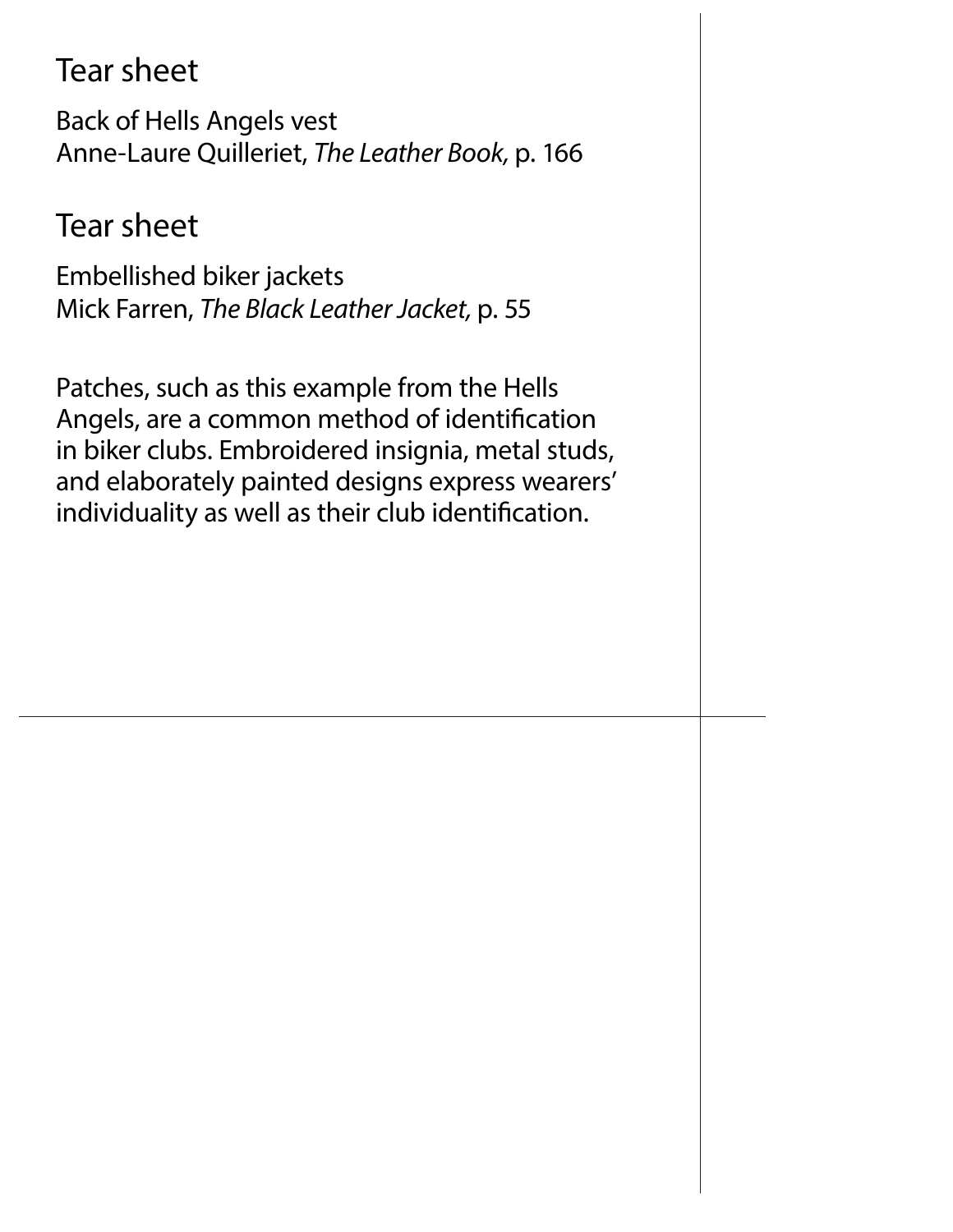### Versace Versus (Gianni Versace) Man's jacket

Black leather and gold metal 1993, Italy

*The Museum at FIT, 2005.40.11 Gift of Michael Sherman*

The back fringe, "nail head" embellishments, and gold-tipped lapels on this *Perfecto-*like silhouette are evocative of styles associated with the Old West. Elements such as metallic top-stitching and logo zipper pulls add a touch of Versace's signature extravagance.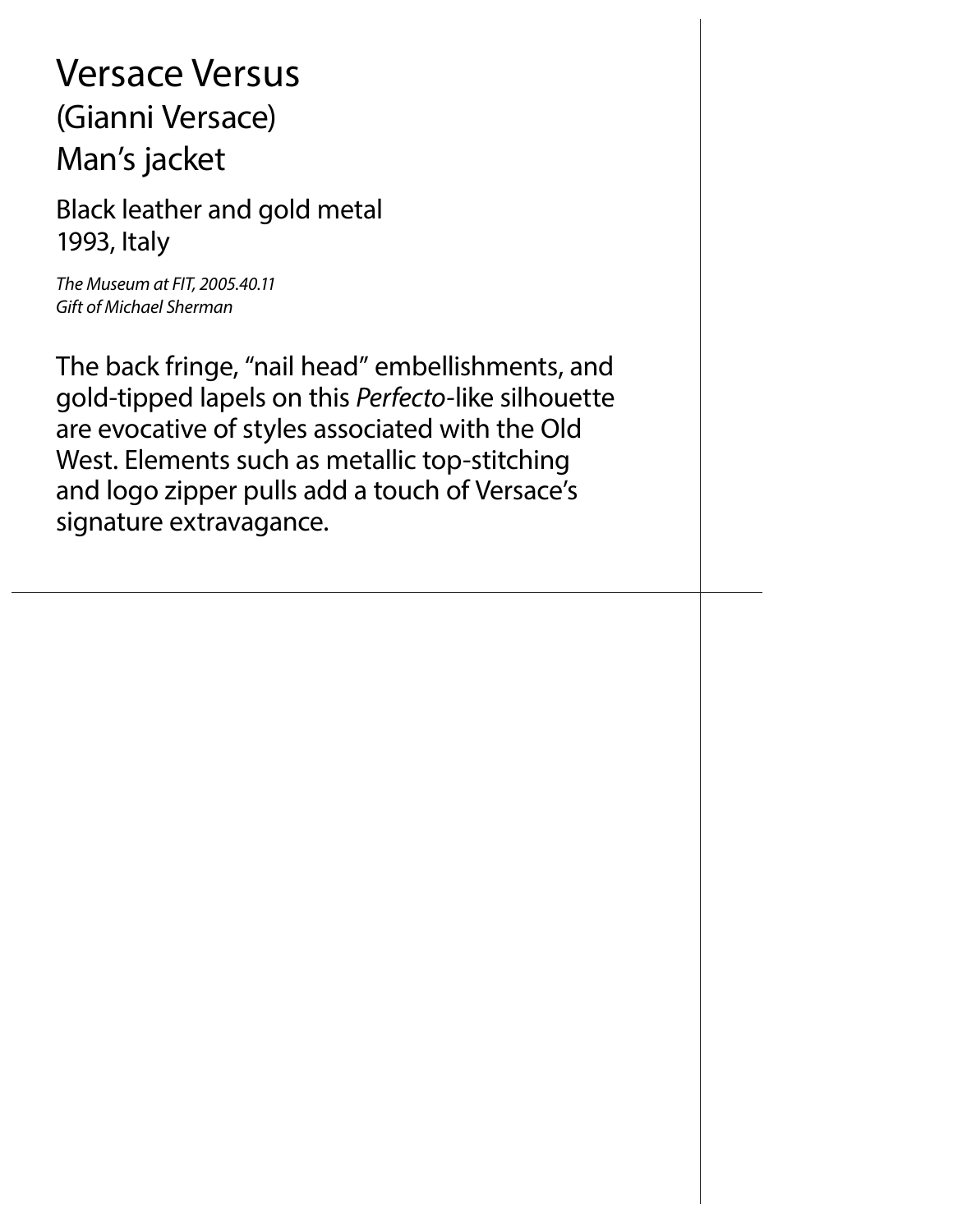### Tear sheet Teens in black leather biker jackets Mick Farren, *The Black Leather Jacket,* p. 46 This jacket was made by the British motorcycle company, Triumph. Like their American counterparts, early British "greaser" teens had an affinity for black leather biker jackets, rockabilly music, and motorcycles. Stowaways aboard United Airlines plane 1952 USC Libraries Special Collections University of Southern California Rebellious adolescents wearing the biker jacket often defied conformity, not only in their unruly manner and dress, but also by sometimes committing criminal acts. This further cemented the biker jacket's "outlaw" image.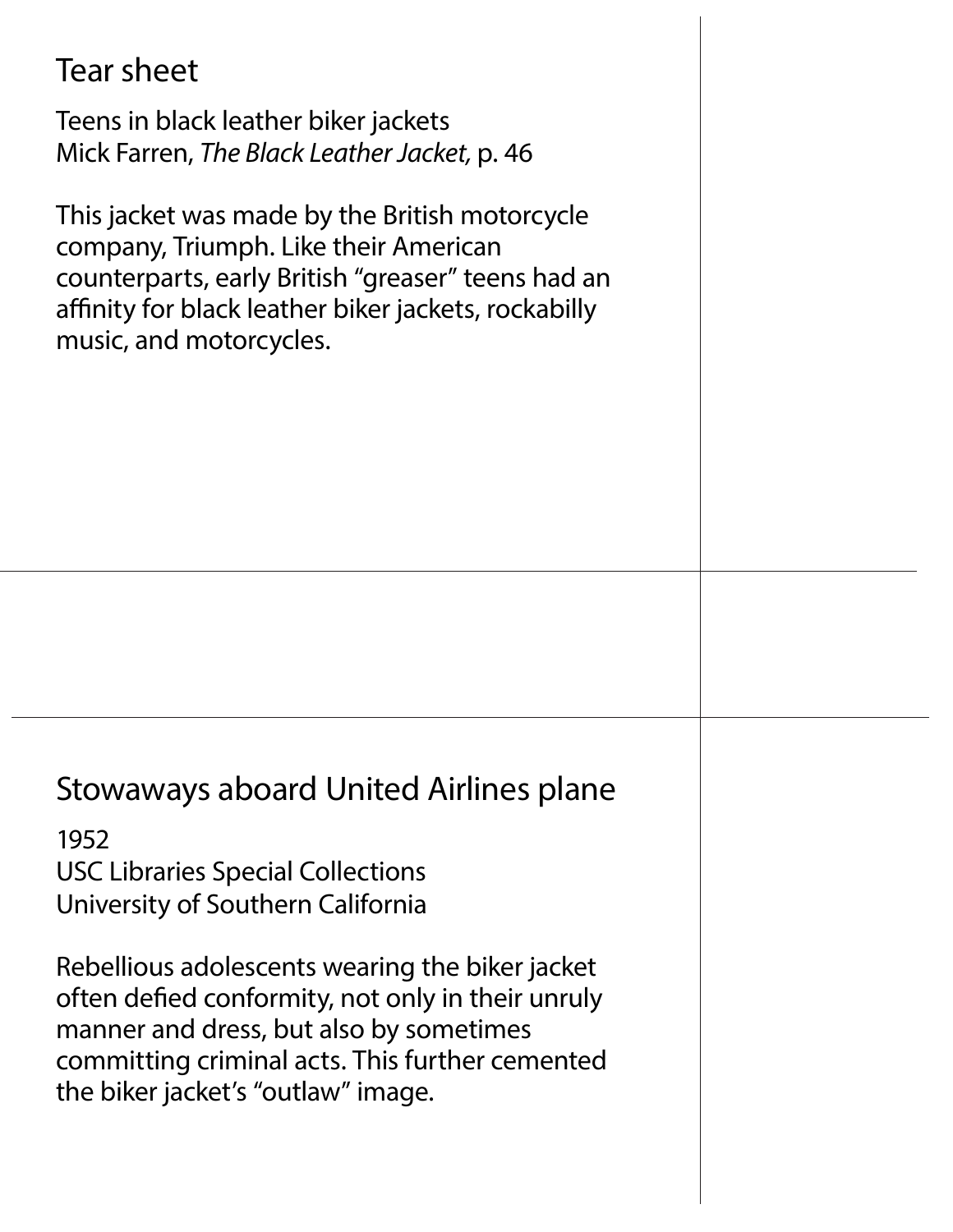### Emporio Armani (Giorgio Armani) Man's jacket

Black leather and metal Circa 1982, Italy

*The Museum at FIT, 90.149.21 Gift of Jean François Daigre*

This jacket is Armani's tailored take on the biker jacket. It combines a softer, symmetrical look with hard-edged, exposed snap accents along the shoulders and belt loops. In order to attract a younger consumer, Armani created a subdued, high-quality version of an Italian street style.

#### Magazine Model wearing a Christian Dior jacket by Yves Saint Laurent

"Leather: Great New Fashion Natural" Photograph by Irving Penn *Vogue*, October 1960, pp.122-123

*Vogue* highlights Saint Laurent's controversial "beatnik" collection for Christian Dior, calling his variation on the motorcycle jacket (left) "the most *avant* of his leather stunners." Saint Laurent introduced Left Bank Parisian street style into highfashion—and may have inadvertently prompted his termination from Dior the following year.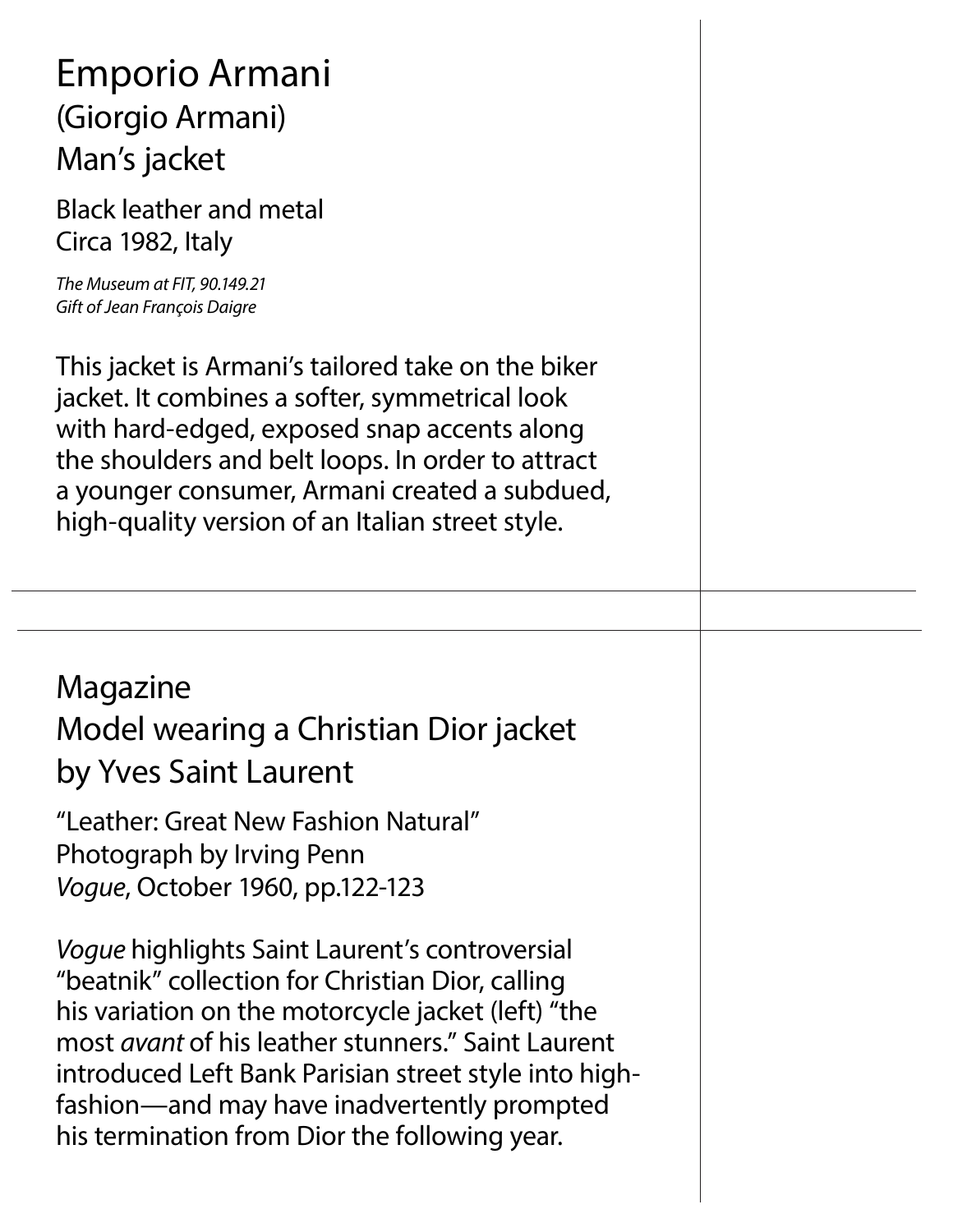# Yves Saint Laurent (Stefano Pilati) Jumpsuit ensemble

Black leather Fall 2009, France

*The Museum at FIT, 2010.90.1 Gift of Yves Saint Laurent*

Yves Saint Laurent continued to draw inspiration from the biker jacket after opening his own couture house in 1962. Decades later, Stefano Pilati also referenced the biker jacket in this sleek jumpsuit he designed for Saint Laurent, incorporating exposed zippers and an asymmetrical front.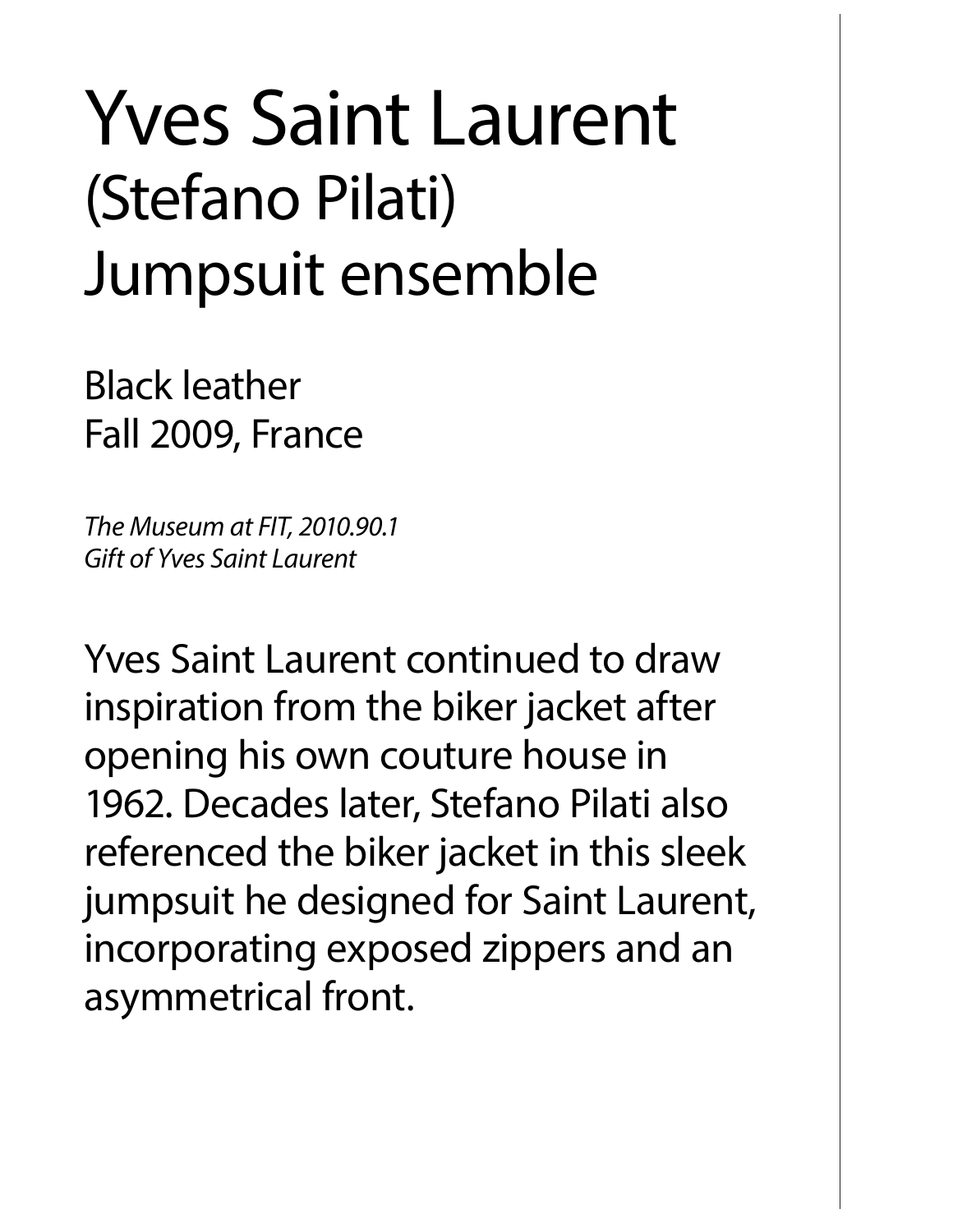Tear sheets Models wearing biker jackets

"Wild at Heart" "The Wild Ones" Photography by Peter Lindbergh Photograph by Lachlan Bailey *Vogue*, September 1991, pp.490-491 *W*, September 2013, p. 291

Since the 1960s, the biker jacket has been a fixture in fashion editorials, which often reference the jacket's history. The September 1991 issue of *Vogue* (left) features biker jackets by Chanel. Over twenty years later, *W Magazine* (right) shows that the jacket remains on trend.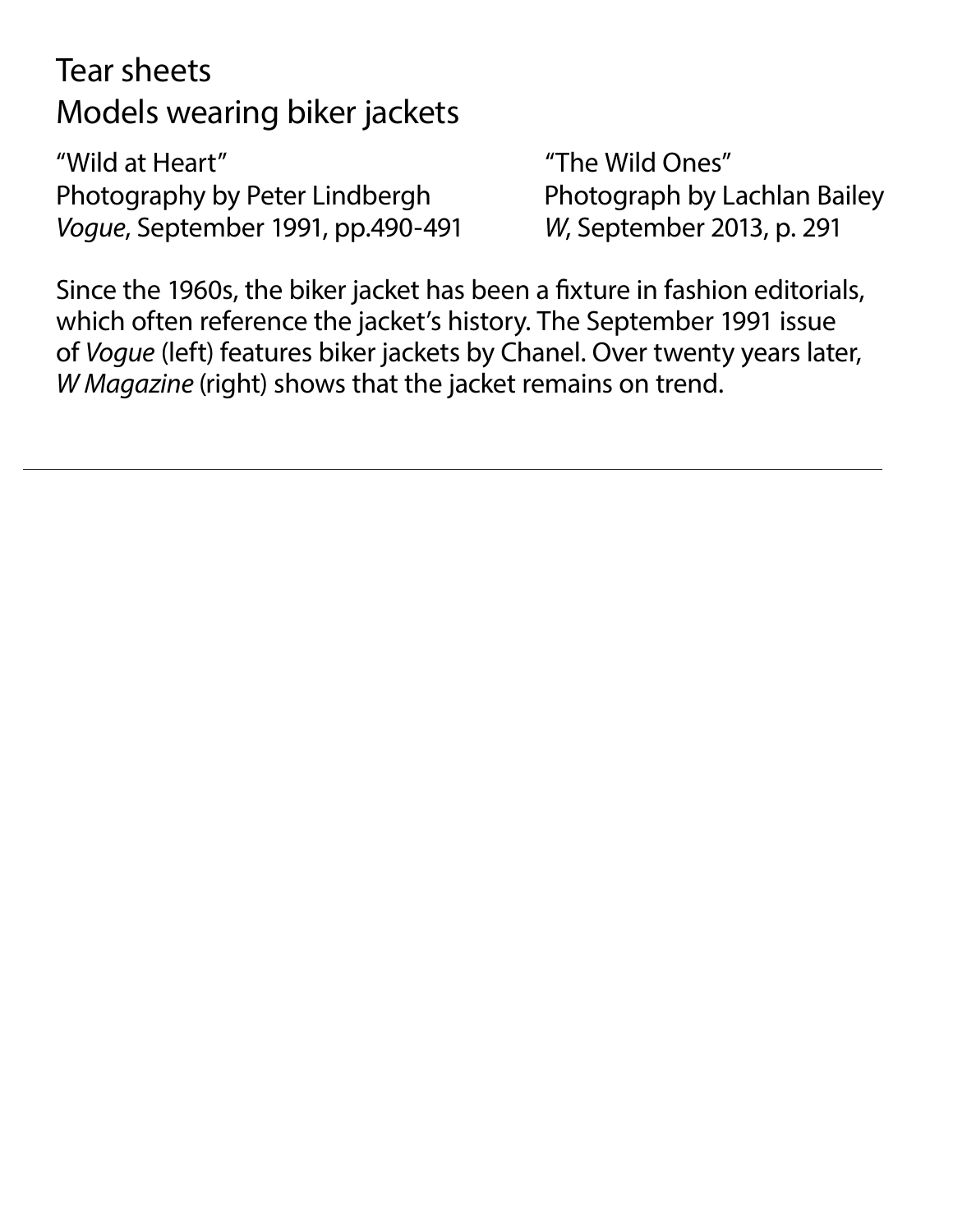### Alexander Wang Lookbook

Model wearing leather jacket Fall/Winter 2009-2010, pp. 5-6 *Fashion Institute of Technology/SUNY, FIT Library* 

This biker jacket retains the angular structure of the *Perfecto,* yet it is softened by the use of white leather and feather embellishments along the sleeves, creating a look that is both androgynous and animalistic.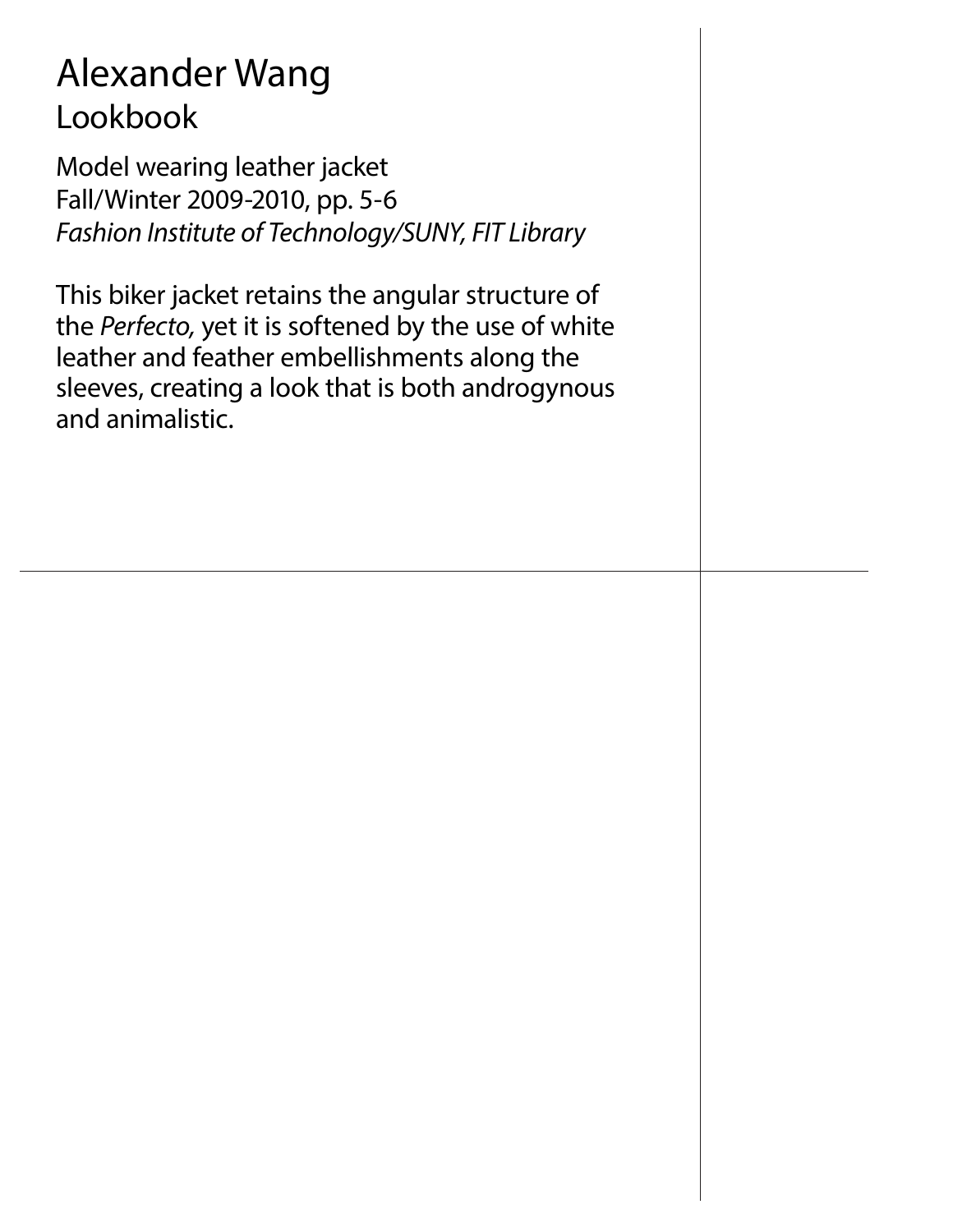# Carolina Herrera Jacket

Black cotton velvet and metal 1989, USA

T*he Museum at FIT, 92.39.8 Gift of Paul Siskin*

Designer Carolina Herrera created a high-fashion jacket with a theatrical flair. The belted waist, asymmetrically zipped front, and cropped silhouette retain the look of the *Perfecto,* but the eye-catching studs and luxurious velvet provide aggressive, glamorous appeal.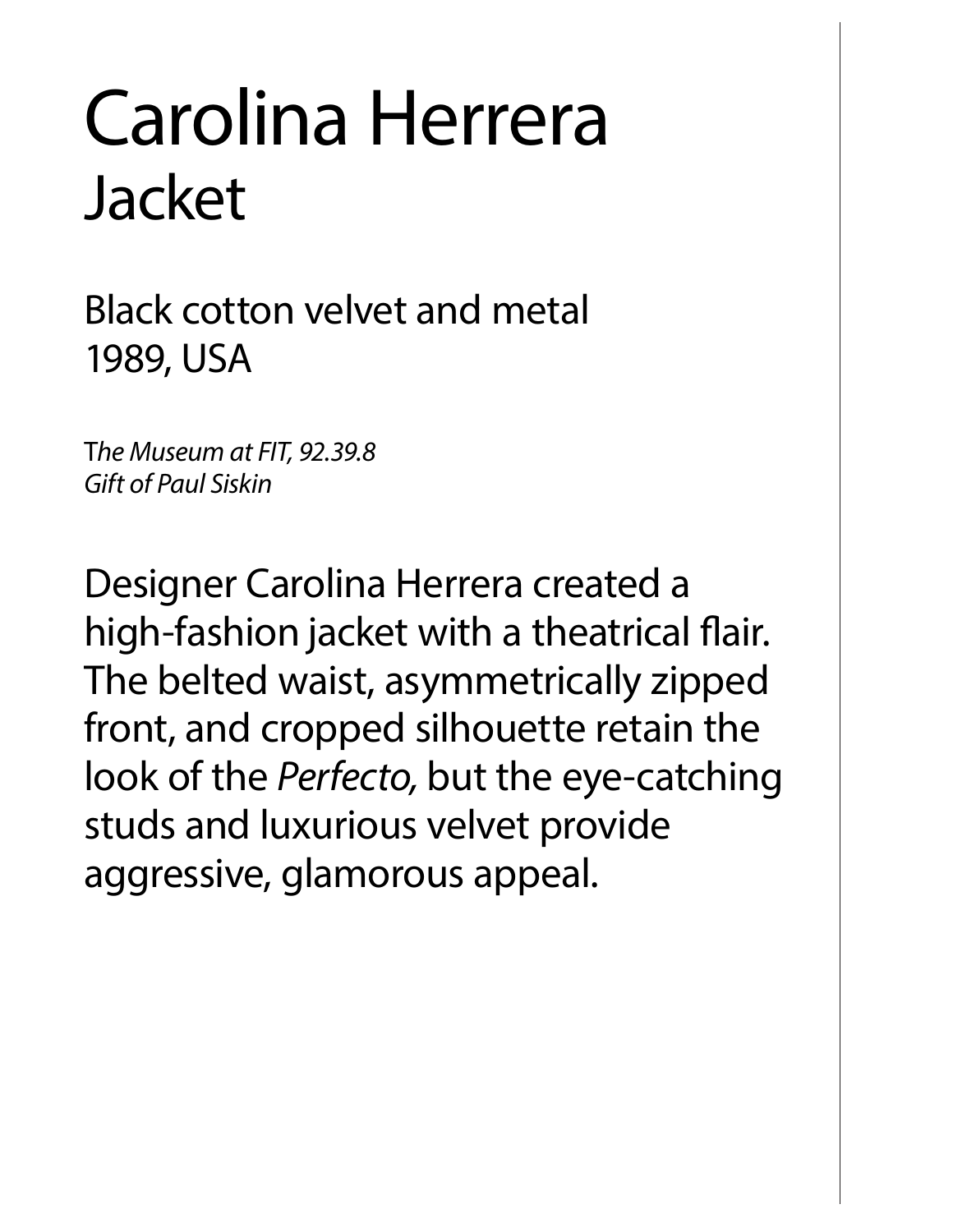| The Ramones, Rocket to Russia<br>Vinyl record album jacket<br>Design by John Holmstrom<br>Cardboard<br>1976, USA<br><b>Sire Records</b>                                                                                                                    |  |
|------------------------------------------------------------------------------------------------------------------------------------------------------------------------------------------------------------------------------------------------------------|--|
| The jackets worn by the Ramones on the<br>cover of their third album were essential<br>to the look of these punk rockers. Their<br>"uniform" consisted not only of the black<br>biker jacket, but also a t-shirt, ripped jeans,<br>and tennis shoes.       |  |
|                                                                                                                                                                                                                                                            |  |
| Michael Jackson, Bad<br>Vinyl record album jacket<br>Front cover photograph<br>by Roberta Bayley<br>Cardboard<br>1987 (reprinted 2009), USA<br>Epic Records                                                                                                |  |
| Punk and heavy metal artists were not<br>the only rock musicians attracted to the<br>biker jacket. The example worn by Michael<br>Jackson on the cover of his pop-rock album<br><i>Bad</i> showed a sleeker, sexier version of the<br>jacket's tough look. |  |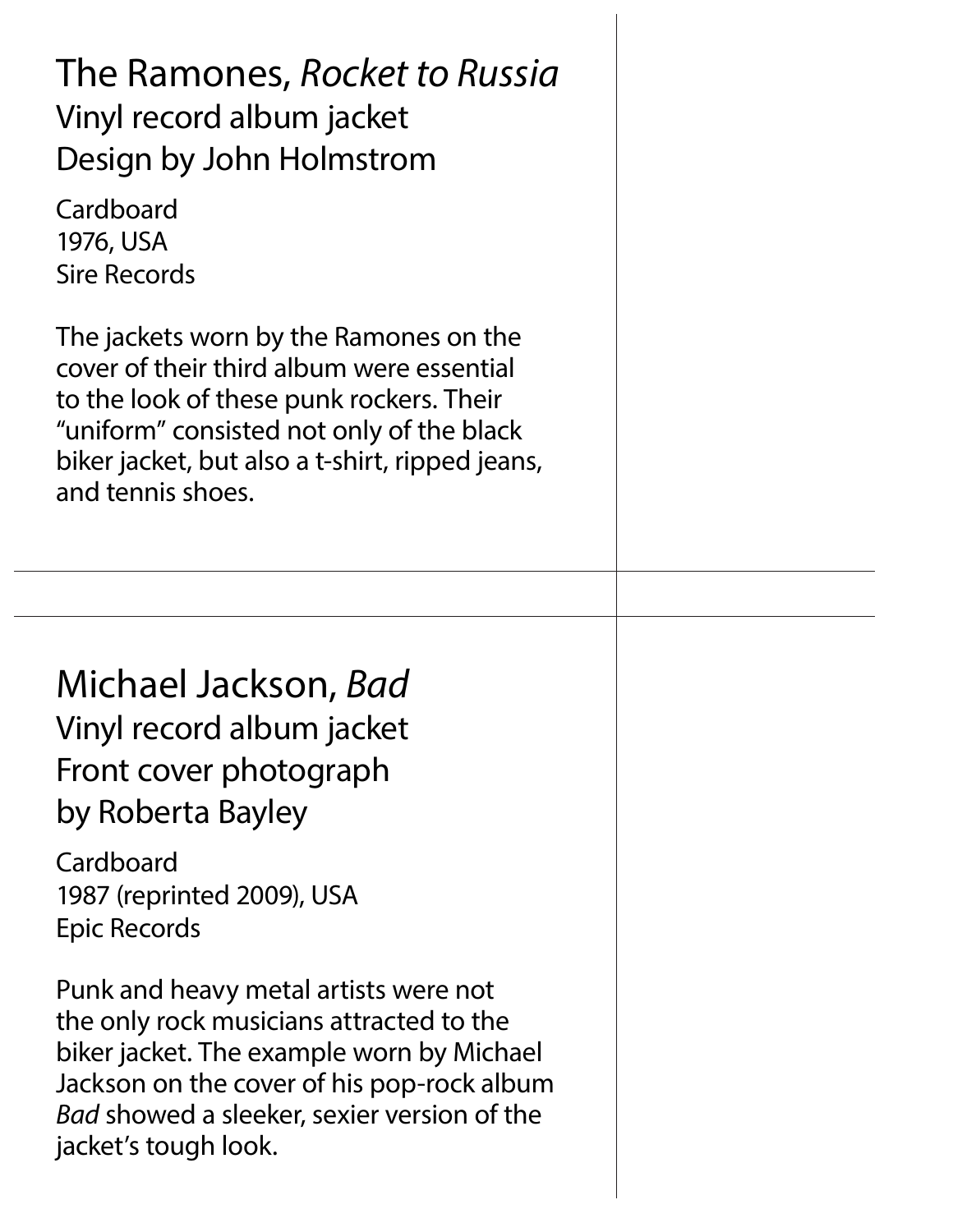Judas Priest, *Defenders of the Faith* Vinyl record album jacket Design by Doug Johnson

Cardboard 1984, USA Columbia Records

The members of Judas Priest often include heavily adorned biker jackets in their wardrobes. This heavy-metal rock band is known for its studded S&M leather looks.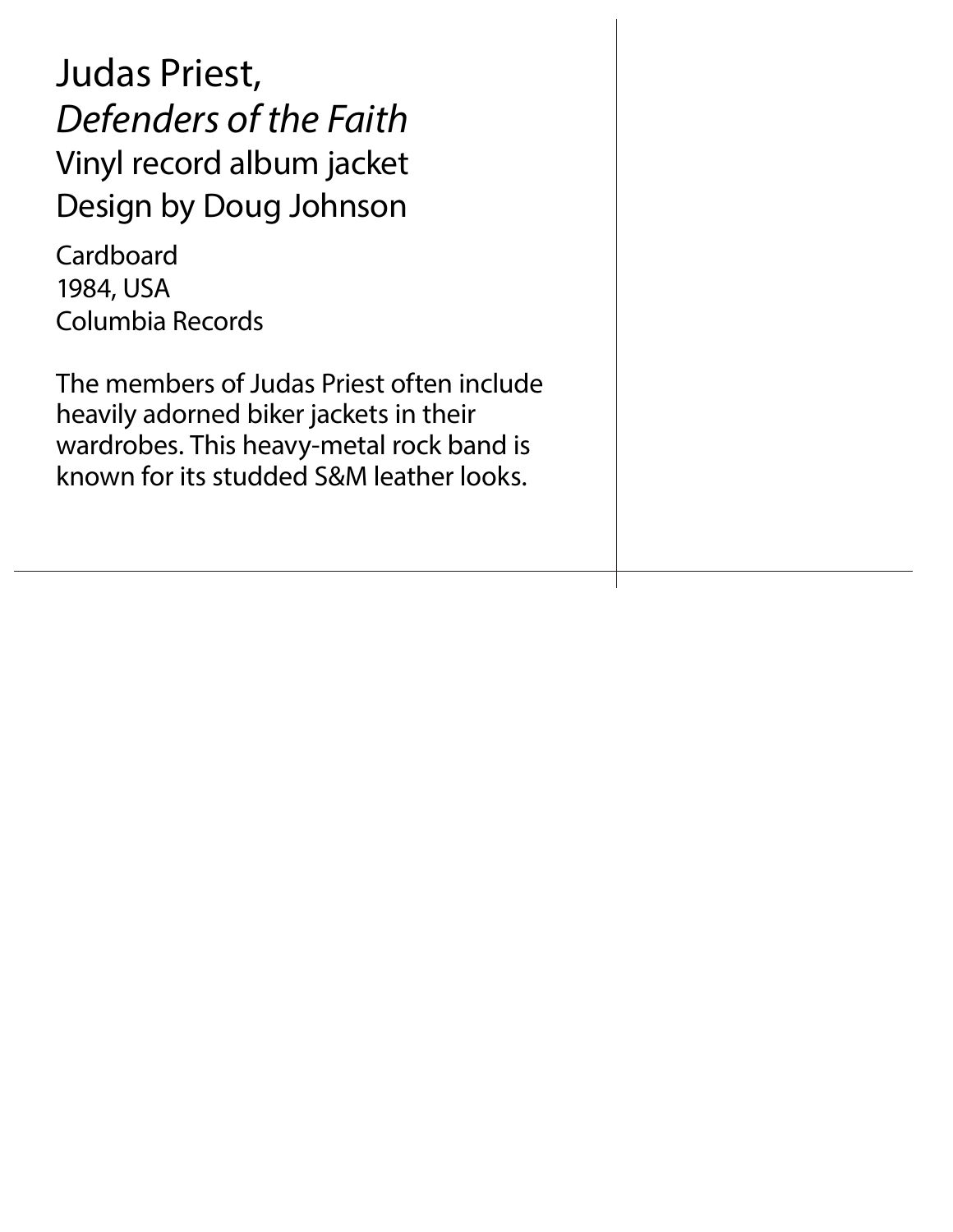# Claude Montana Man's vest

Black leather 1973, France

*The Museum at FIT, 2005.40.7 Gift of Michael Sherman*

This vest recalls the look of garments worn by bikers who cut the sleeves off their jackets, a practice later adopted by leathersex enthusiasts. Designer Claude Montana was known for referencing leather subcultures in addition to his expertise at working with leather.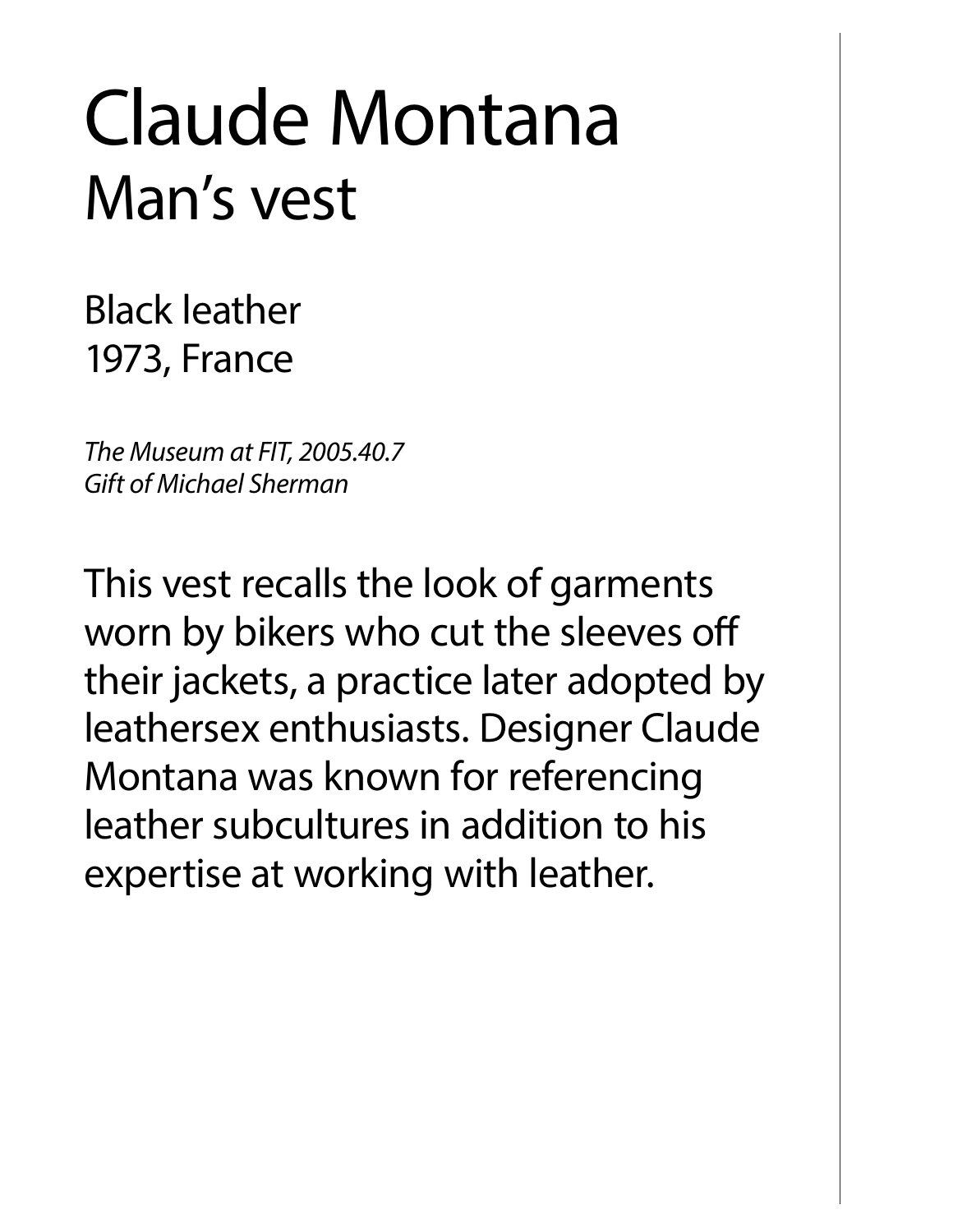### Tear sheets Leatherman style in San Francisco "Homosexuality in America" Photograph by Bill Epridge *Life Magazine*, June 26, 1964 pp. 66-67

These men at a bar in San Francisco are known as "leathermen," members of gay leather subculture. The leatherman look first emerged during the 1950s. Bondage pieces and leather garments, such as those sold by motorcycle manufacturers, were used to create a dark, hyper masculine look.

#### Robin Laurance Photograph

Guests in leather at Karl Lagerfeld's party November 10, 1977, Paris

*Fashion Institute of Technology|SUNY, FIT Library Dept. of Special Collections and FIT Archives*

Guests at a 1977 party thrown for designer Karl Lagerfeld were required to wear black leather. Many of them took inspiration from punks and leather subcultures. When Lagerfeld became creative director at Chanel in 1983, he introduced biker wear to the highfashion label, mixing items like the classic Chanel tweed jacket with leather pants.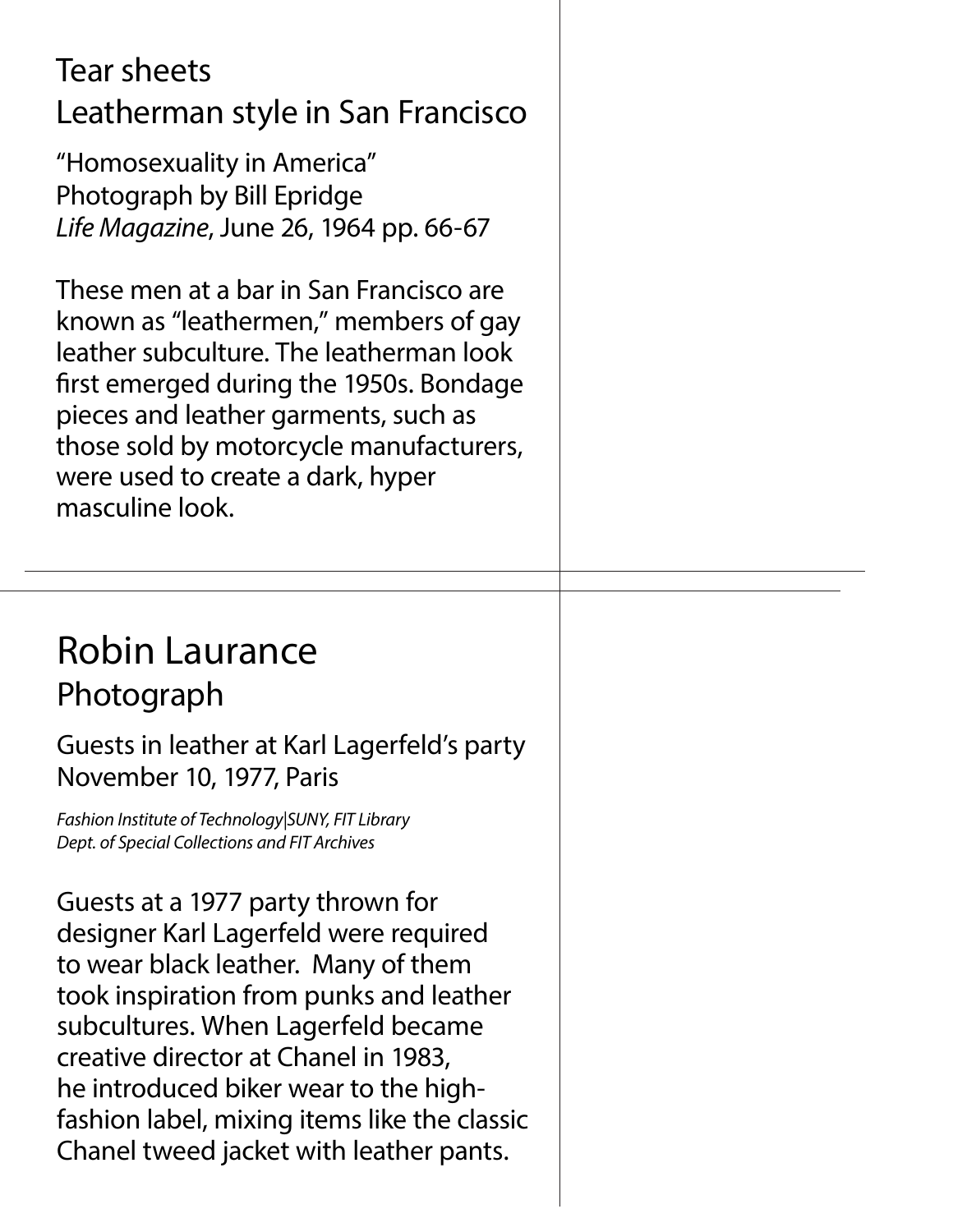# Jean Paul Gaultier Woman's jacket

Shearling, leather, suede, and wool 1987, France

*The Museum at FIT, 2000.23.10 Gift of Anne M. Zartarian*

Jean Paul Gaultier's jacket combines a type of wool pinstripe material worn by businessmen with metal spikes that are reminiscent of punk style. Gaultier was a master of mixing fabrics; his influences likewise drew on a variety of sources.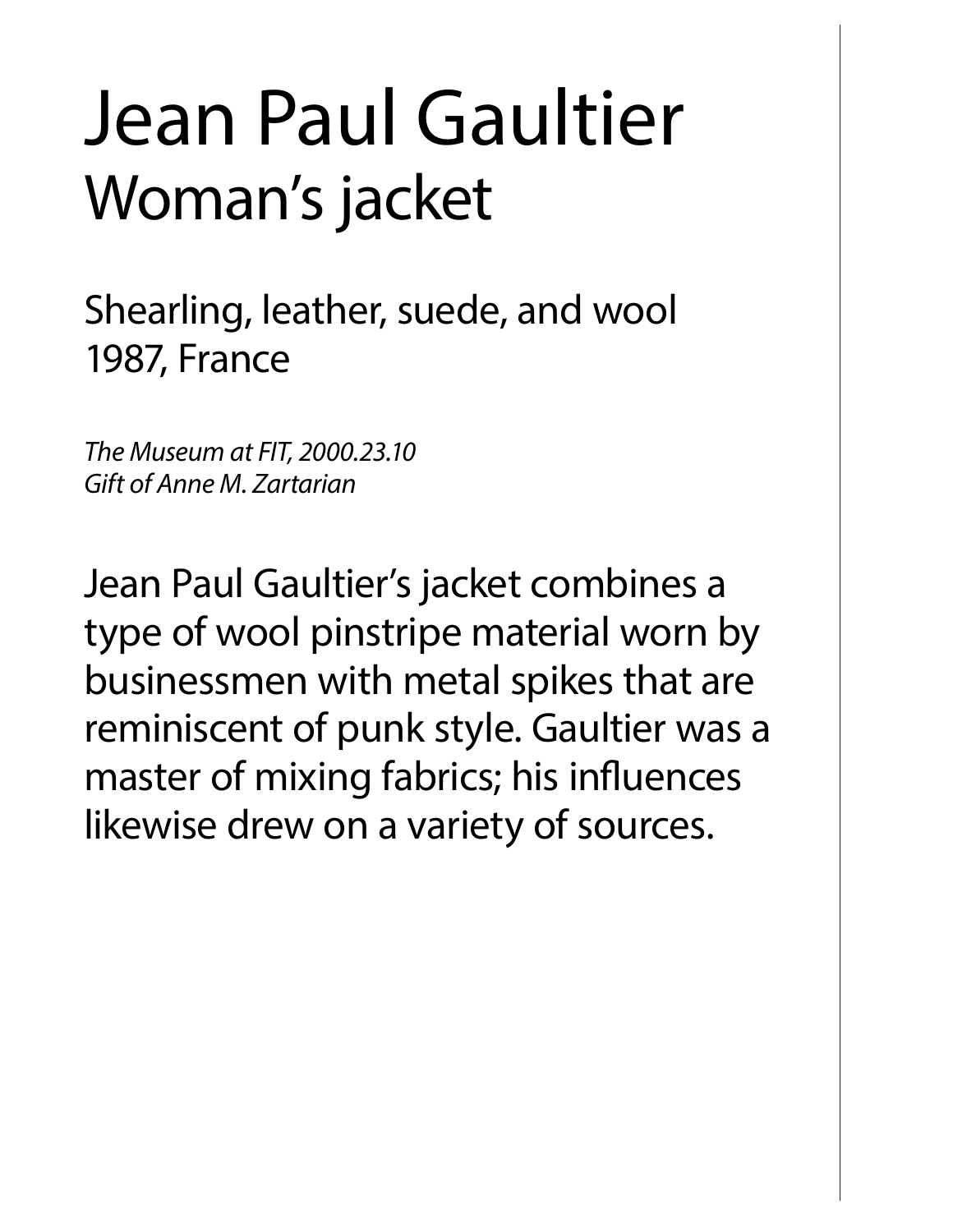### Mark Perry Fanzine

Cover page featuring the Sex Pistols "Pin Up: Sex Pistols" *Sniffin' Glue*, Issue 8, ca. 1976, front cover

*Fashion Institute of Technology/SUNY, FIT Library Dept. of Special Collections and FIT Archives*

#### Tear sheet

Punk teens wearing biker jackets Anne-Laure Quilleriet, *The Leather Book*, p.200

The fanzine at left was created by Mark Perry in an effort to produce punk literature outside of an established corporation. The do-it-yourself mentality of punk extended to clothing styles. Not unlike members of biker gangs, punks would often embellish their jackets, as did the Sex Pistols and many punk teens (right).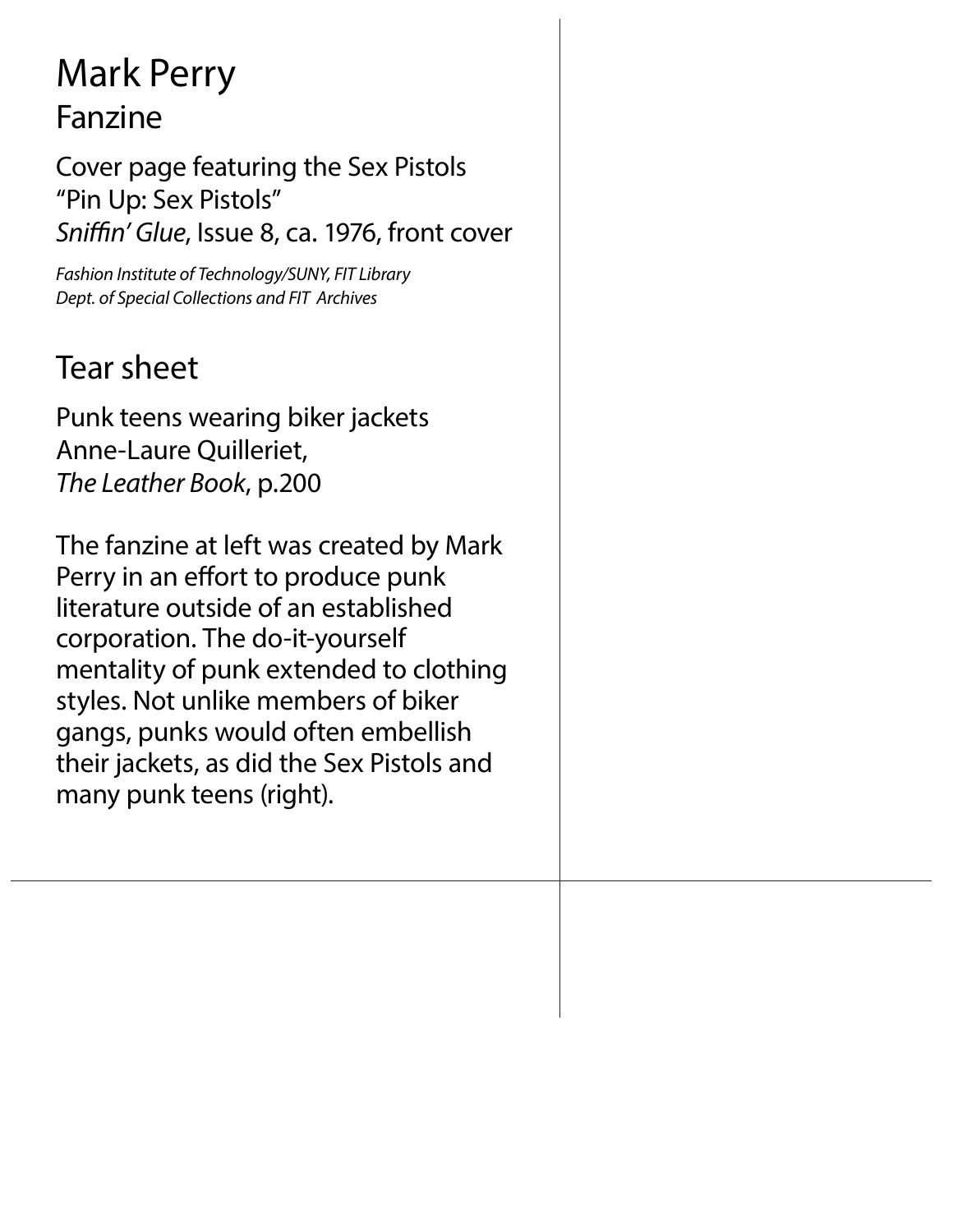# Helmut Lang Man's ensemble

Black moleskin, cotton jersey, cotton, leather Spring 2004, USA

*The Museum at FIT, 2009.32.25 Gift of Helmut Lang*

Helmut Lang challenged the traditional function of the biker jacket as a heavy, protective garment. He constructed his jacket using cotton instead of leather in order to make it feel weightless, a concept that is furthered by its cut-out details and removable back flap.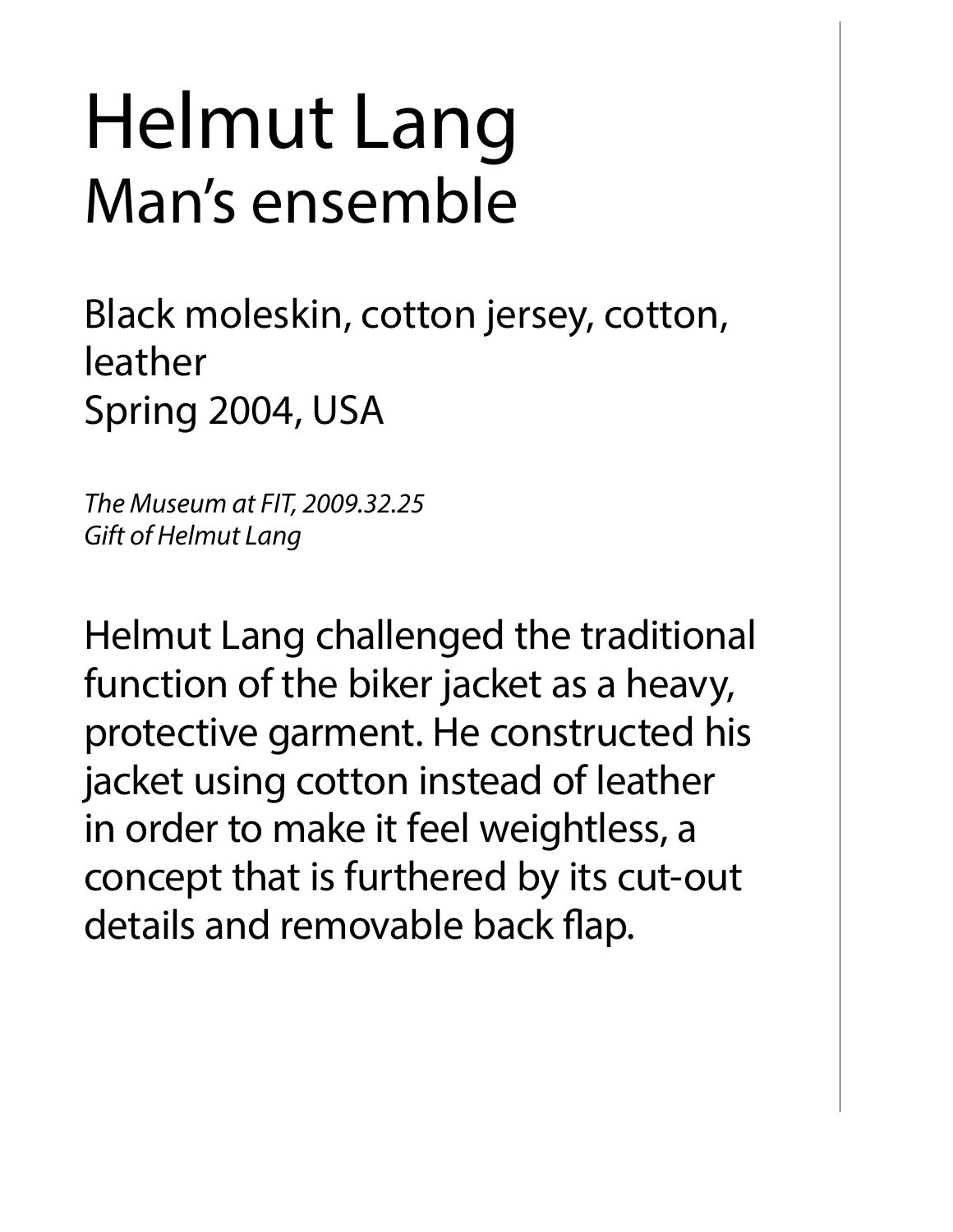# Rick Owens Suit

Off-black denim, wool felt, leather, grey ribbed knit Fall 2008, France

*The Museum at FIT, 2010.94.1 Gift of Rick Owens*

Distressed black leather and asymmetrical zippers link this ensemble to the archetypal biker jacket. By pushing the boundaries of the original biker jacket design, Owens skillfully integrated sculptural details that are typical of his rebellious and refined style.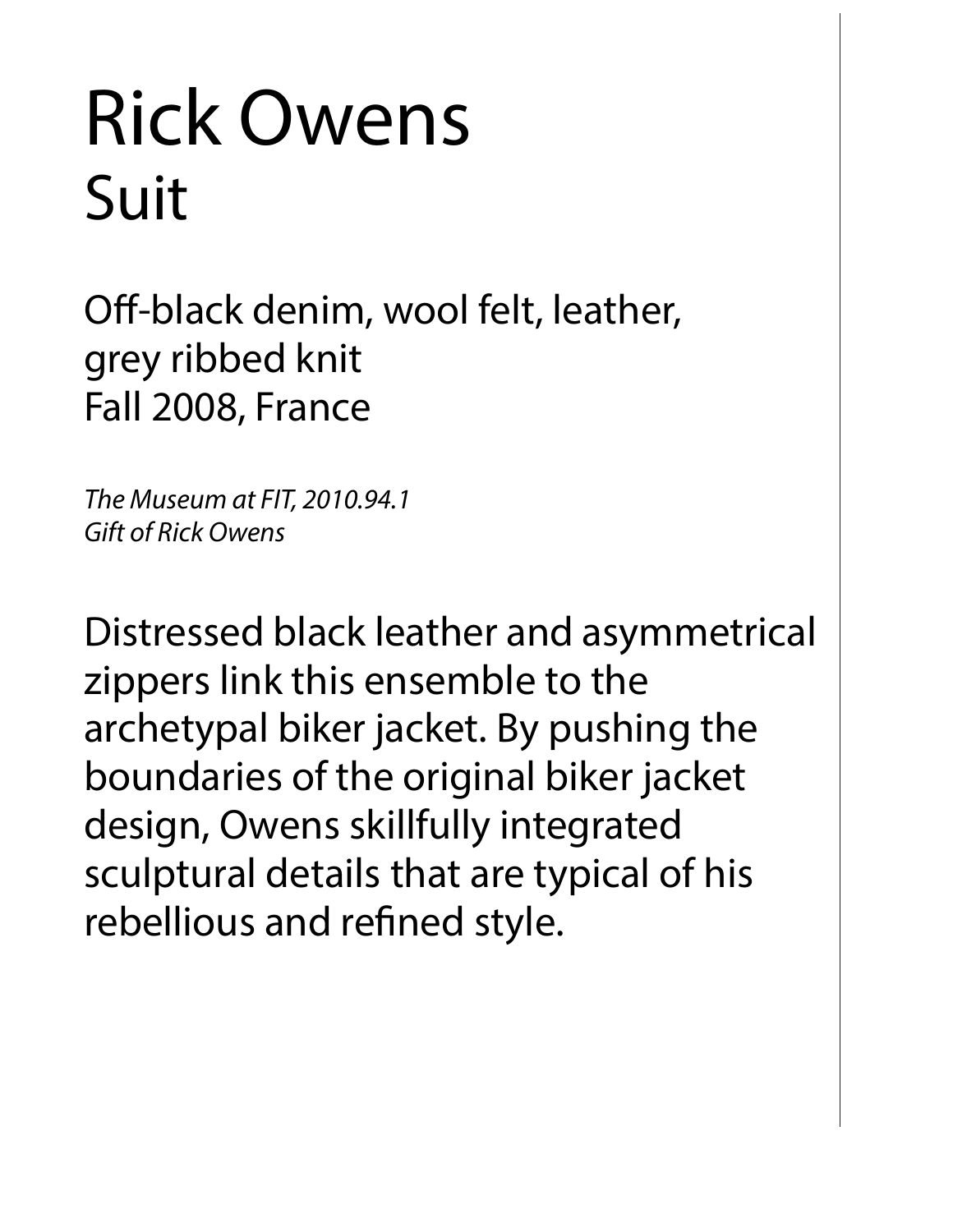# Rick Owens Jacket

Black leather, wool jersey Spring 2014, France

*The Museum at FIT, 2013.91.1 Gift of Rick Owens*

Rick Owens has described his "classic biker jacket" as "part Levi's jacket, part biker jacket, part Madeleine Vionnet all that, cut apart and somehow Scotchtaped together." Panels of stretch jersey on the inner sleeves allow this jacket to hug the wearer's body, creating a uniquely slim fit.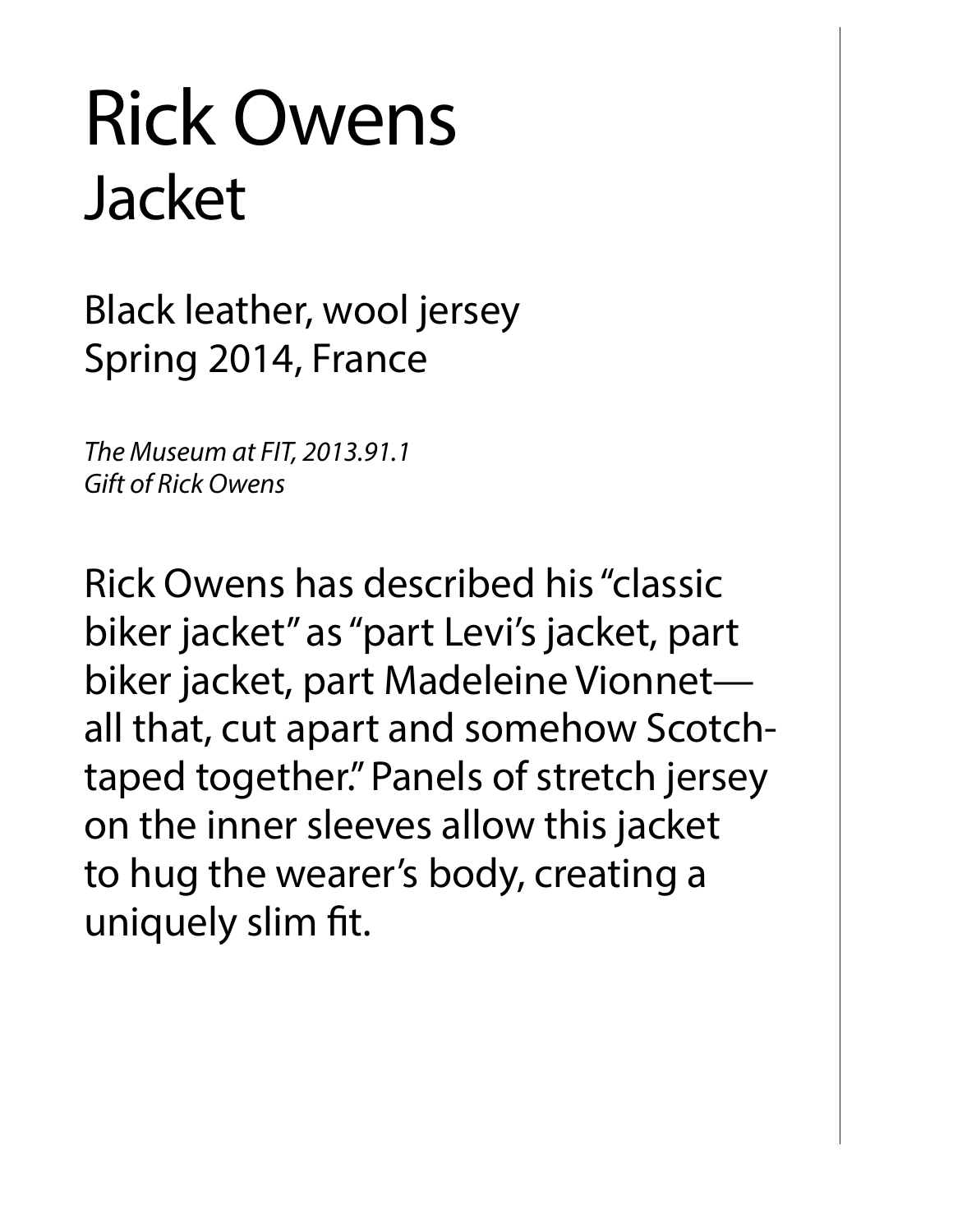# Comme des Garçons (Rei Kawakubo) Ensemble

Black leather, pink and white cotton gingham, pink nylon tulle, and polyester chiffon Spring 2005, *Biker + Ballerina* collection, Japan

*The Museum at FIT, 2005.49.1 Museum purchase*

Rei Kawakubo conveys the commanding force of the biker jacket without imitating its familiar features. This saddle-stitched, sculptural jacket is paired with a pink gingham skirt, a disparate combination that calls forth both the power of motorcycles and the strength of ballerinas.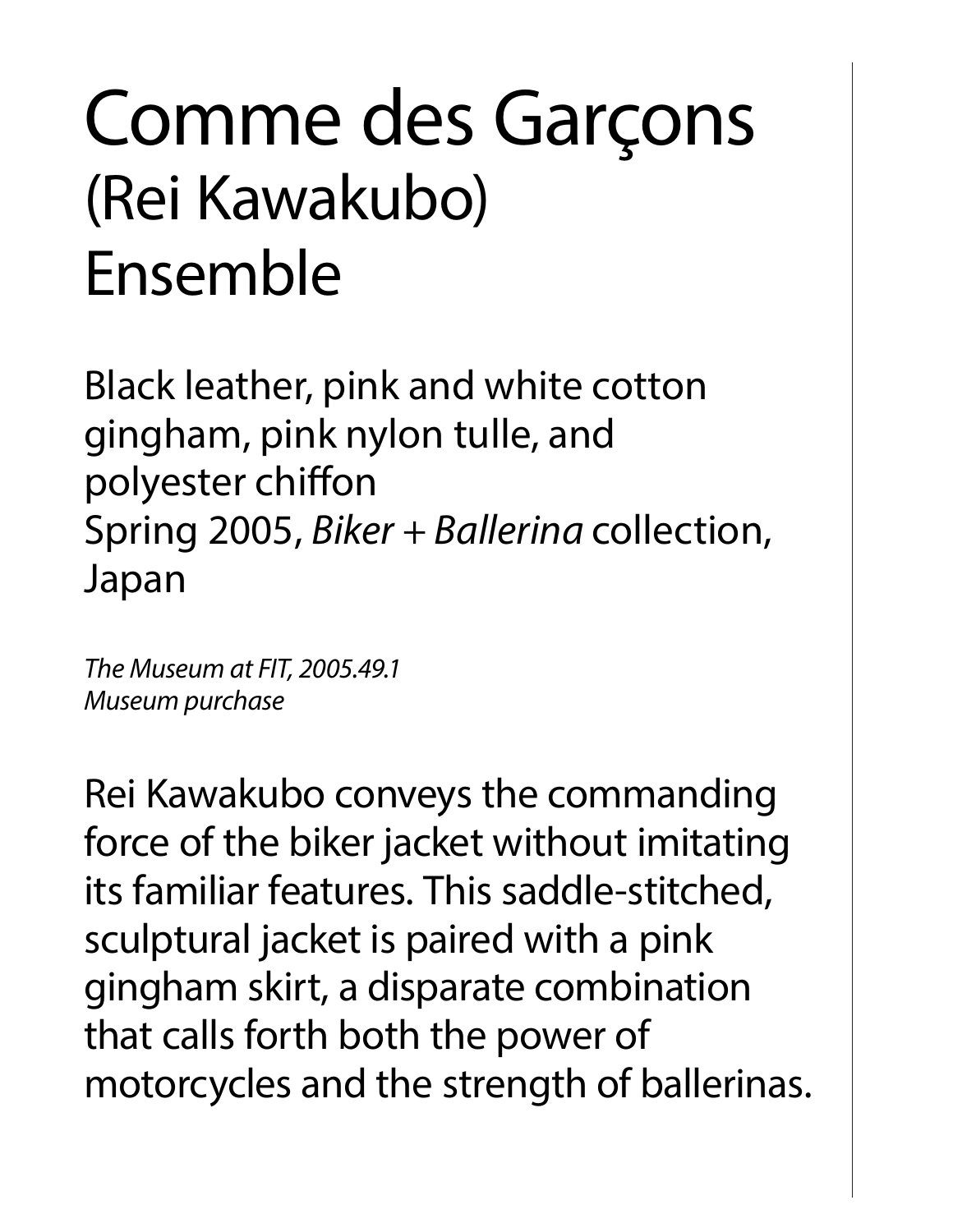# Balenciaga (Nicolas Ghesquière) Evening dress

Black patent leather and silk enamel Spring 2007, France

*The Museum at FIT, 2007.44.1 Gift of Balenciaga*

This evening dress bears little resemblance to the *Perfecto,* but it was inspired by *The Terminator*, a science fiction movie featuring a cyborg wearing a biker jacket. Designer Nicolas Ghesquière combined references to 1950s couture with the imagery of cars and cyberculture, creating a futuristic twist on an elegant staple.